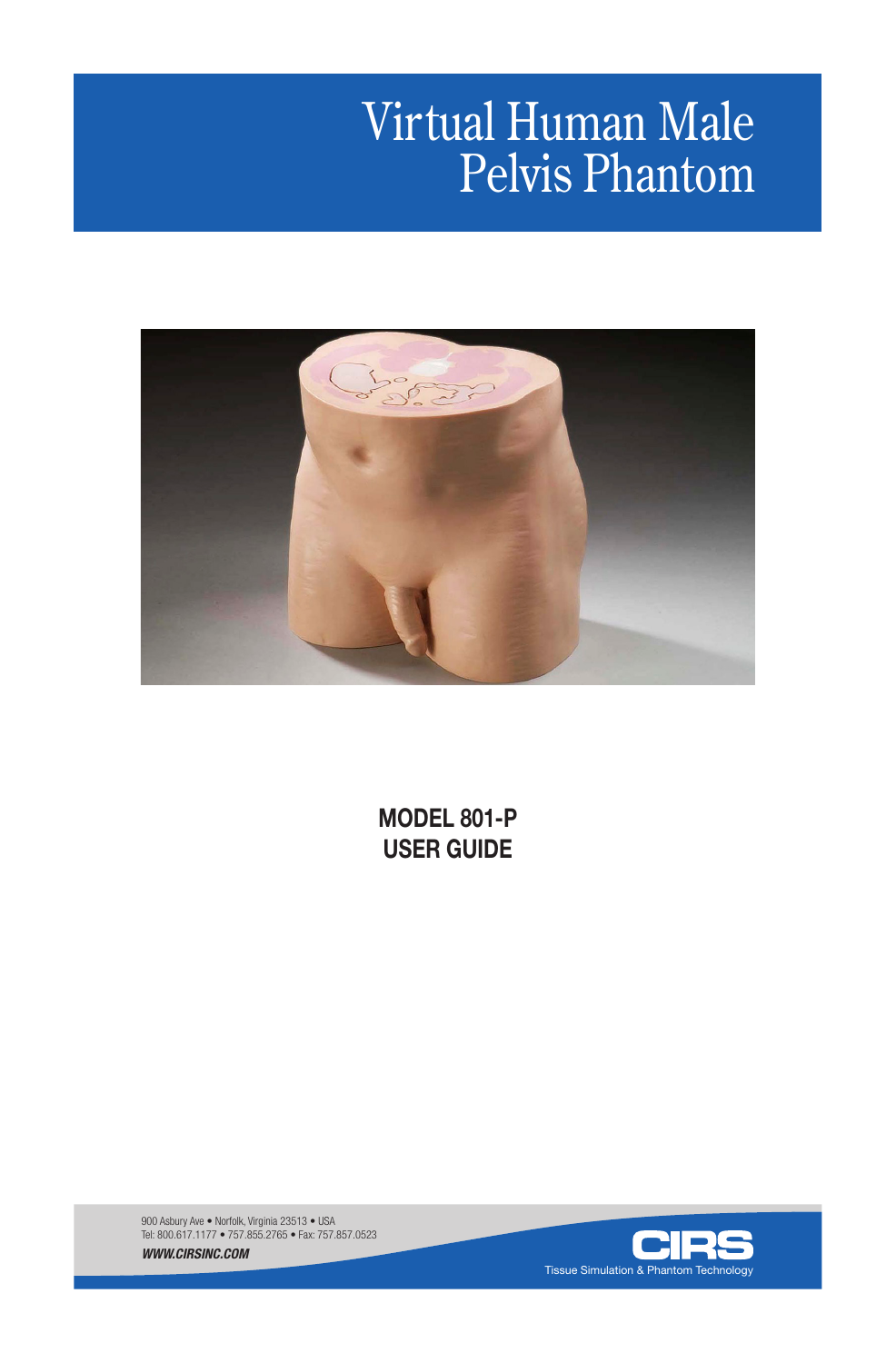## *OVERVIEW*

The CIRS Model 801-P phantom is our most realistic, tissue equivalent phantom available. The phantom was designed for use in diagnostic radiology and radiation therapy for imaging dosimetry teaching and demonstration applications. All anatomical dimensions of the phantom are based on The Visible Human Project (VHP) data sets that serve as a reference for the study of human anatomy and are available through the National Library of Medicine.



CIRS has combined this anatomical detail with our advanced tissue mimicking technology. The phantom is made from proprietary epoxy materials that mimic the density and radiation attenuation properties of human tissue within 1% from 50 keV to 25 MeV. It contains anatomically precise cortical and trabeculae bone, cartilage, spinal cord, vertebral disks, muscle, intestines, bladder, prostate, rectum, adipose and interstitial tissues.



# *CARE & HANDLING*

The Model 801-P is manufactured from epoxy based tissue substitutes. It is durable but can still be damaged if mishandled. Take special care to keep the phantom clean of dirt and debris. Do not use solvents or abrasive cleaners on any part of the phantom. If the phantom must be cleaned, use mild soapy water and dry with a soft towel.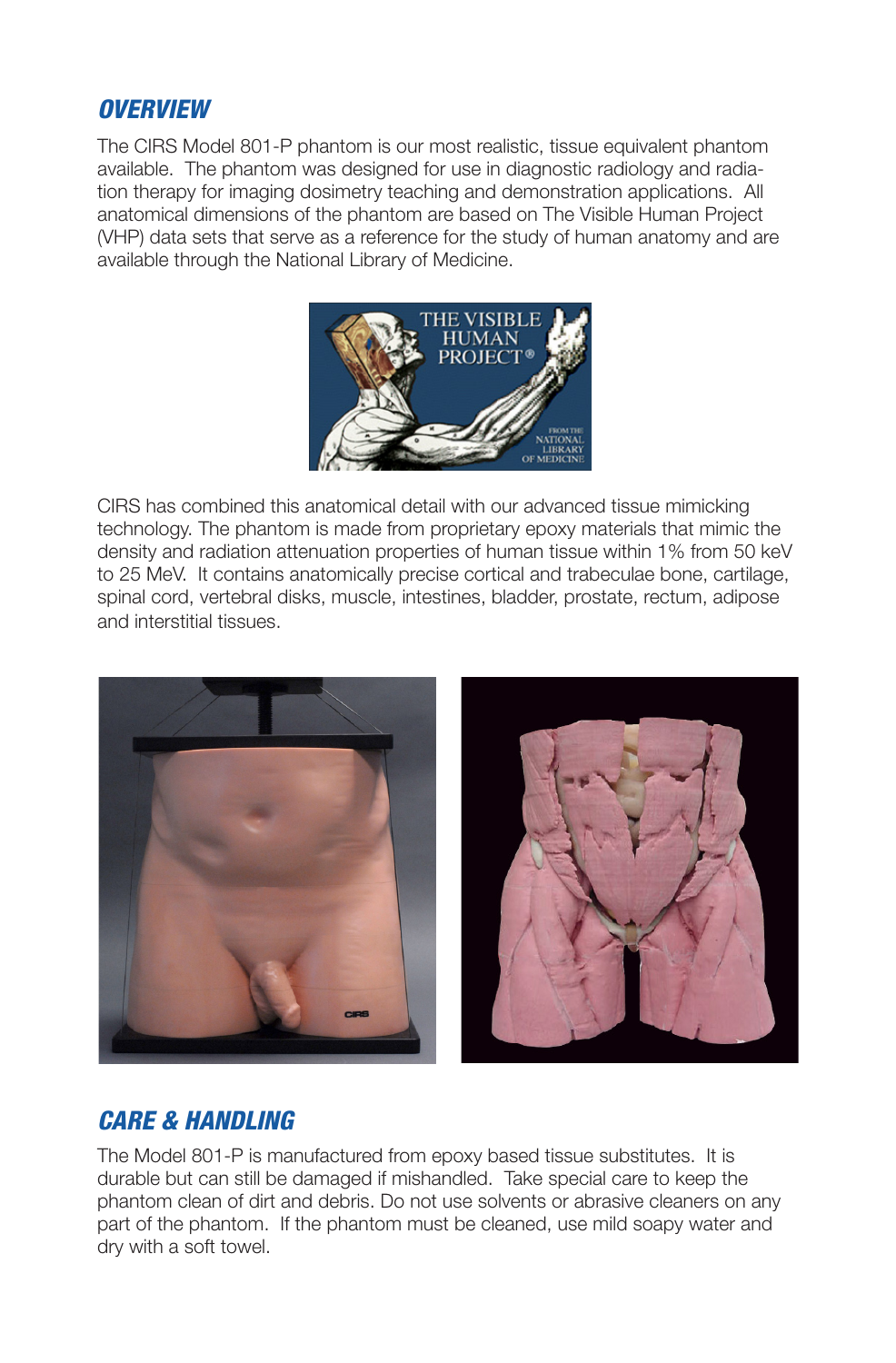# *WARRANTY*

All standard CIRS products and accessories are warranted by CIRS against defects in material and workmanship for a period as specified below. During the warranty period, the manufacturer will repair or, at its option, replace, at no charge, a product containing such defect provided it is returned, transportation prepaid, to the manufacturer. Products repaired in warranty will be returned transportation prepaid.

There are no warranties, expressed or implied, including without limitation any implied warranty of merchantability or fitness, which extend beyond the description on the face hereof. This expressed warranty excludes coverage of, and does not provide relief for, incidental or consequential damages of any kind or nature, including but not limited to loss of use, loss of sales or inconvenience. The exclusive remedy of the purchaser is limited to repair, recalibration, or replacement of the product at manufacturer's option.

This warranty does not apply if the product, as determined by the manufacturer, is defective because of normal wear, accident, misuse, or modification.

#### **NON-WARRANTY SERVICE**

If repairs or replacement not covered by this warranty are required, a repair estimate will be submitted for approval before proceeding with said repair or replacement

#### **RETURNS**

If you are not satisfied with your purchase for any reason, please contact your local distributor prior to returning the product. Visit https://www.cirsinc.com/distributors/ to find your local distributor. If you purchased your product direct through CIRS, call Customer Service at 800-617-1177, email rma@cirsinc.com, or fax an RMA request form to 757-857-0523. CIRS staff will attempt to remedy the issue via phone or email as soon as possible. If unable to correct the problem, a return material authorization (RMA) number will be issued. Non-standard or "customized" products may not be returned for refund or exchange unless such product is deemed by CIRS not to comply with documented order specifications. You must return the product to CIRS within 30 calendar days of the issuance of the RMA. All returns should be packed in the original cases and or packaging and must include any accessories, manuals and documentation that shipped with the product. The RMA number must be clearly indicated on the outside of each returned package. CIRS recommends that you use a carrier that offers shipment tracking for all returns and insure the full value of your package so that you are completely protected if the shipment is lost or damaged in transit. If you choose not to use a carrier that offers tracking or insure the product, you will be responsible for any loss or damage to the product during shipping. CIRS will not be responsible for lost or damaged return shipments. Return freight and insurance is to be pre-paid.

#### **WITH RMA NUMBER, ITEMS MAY BE RETURNED TO:**

CIRS **Receiving** 900 Asbury Ave, Norfolk, Virginia, 23513 USA

| <b>PRODUCT</b>                                  | <b>WARRANTY PERIOD</b> |
|-------------------------------------------------|------------------------|
| l Model 801-P Virtual Human Male Pelvis Phantom | 60 Months              |